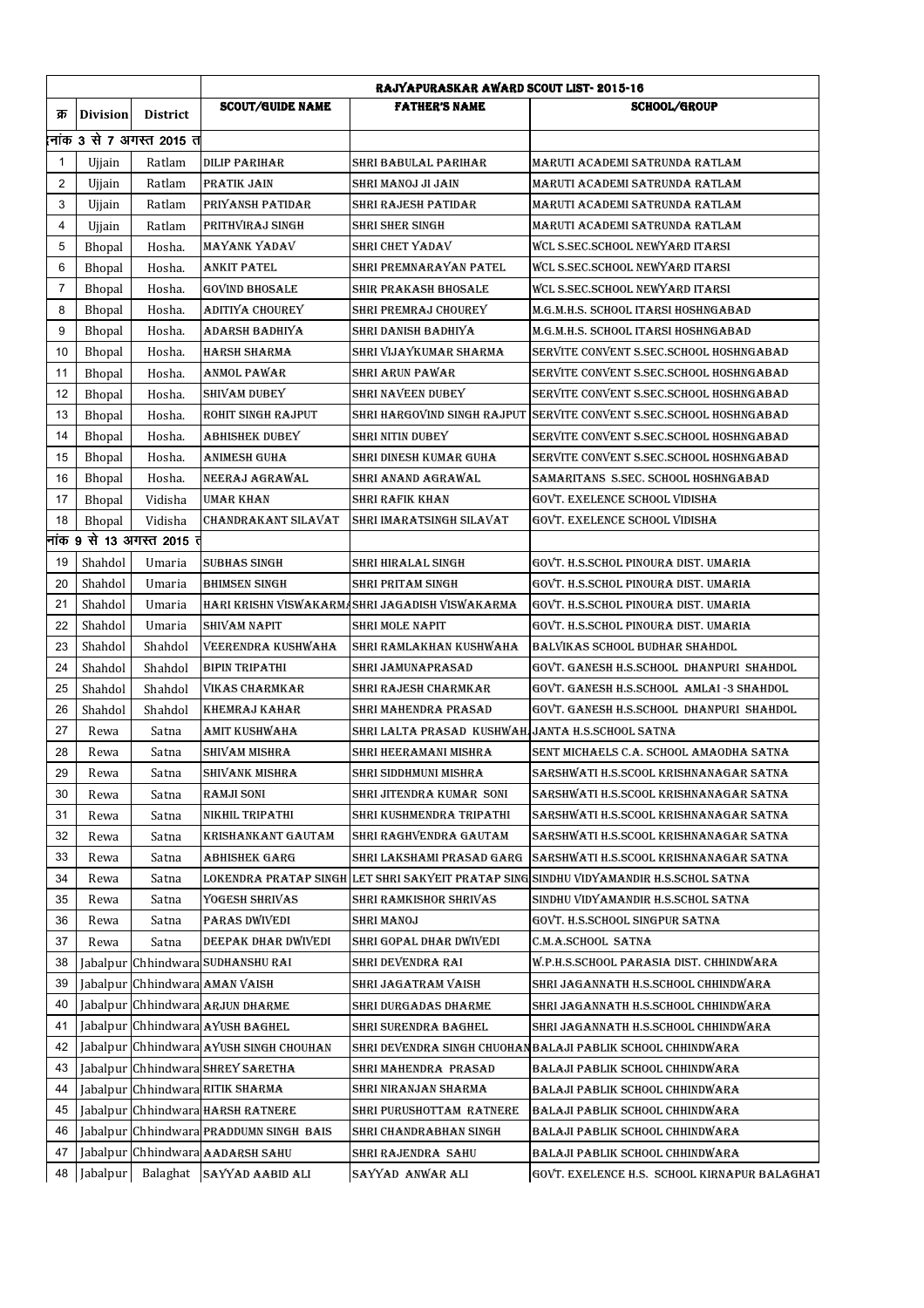|     |                 |                                       |                                          | RAJYAPURASKAR AWARD SCOUT LIST-2015-16       |                                                                          |  |
|-----|-----------------|---------------------------------------|------------------------------------------|----------------------------------------------|--------------------------------------------------------------------------|--|
| क्र | <b>Division</b> | <b>District</b>                       | <b>SCOUT/GUIDE NAME</b>                  | <b>FATHER'S NAME</b>                         | <b>SCHOOL/GROUP</b>                                                      |  |
| 51  | Jabalpur        | Balaghat                              | <b>JAGDISH CHHIRSAGAR</b>                | SHRI SEVAKRAM CHHIRSAGAR                     | GOVT.EXCE.H.S. SCHOOL KHAIRLANJI BALAGHAT                                |  |
| 52  | Jabalpur        | Balaghat                              | <b>SANJAY DESHBHARTAR</b>                | SHRI ASHOK DESHBHARTAR                       | GOVT.H.S. SCHOOL AALEJHARI BALAGHAT                                      |  |
| 53  | Jabalpur        | Balaghat                              | ATUL MALEWAR                             | SHRI MULCHAND MALEWAR                        | GOVT.H.S. SCHOOL AALEJHARI BALAGHAT                                      |  |
| 54  | Jabalpur        | Balaghat                              | SOURAV HARINKHERE                        | SHRI BANSHI LAL HARINKHERE                   | GOVT.H.S. SCHOOL AALEJHARI BALAGHAT                                      |  |
| 55  | Jabalpur        | Balaghat                              | <b>VIJAY BISEN</b>                       | SHRI MOTI LAL BISEN                          | GOVT.H.S. SCHOOL AALEJHARI BALAGHAT                                      |  |
| 56  | Jabalpur        | Balaghat                              | <b>DURGESH UIKY</b>                      | SHRI MADAN LAL UIKY                          | GOVT.H.S. SCHOOL AALEJHARI BALAGHAT                                      |  |
| 57  | Shahdol         | Shahdol                               | <b>SATYKAM KURMI</b>                     | SHRI RAMASHISH KURMI                         | GOVT.H.S. SCHOOL AMLAI-3DIST. SHAHDOL                                    |  |
| 58  | Shahdol         | Shahdol                               | PRABHAT SHARMA                           | SHRI RAJESH SHARMA                           | GOVT.H.S. SCHOOL BURHAR SHAHDOL                                          |  |
| 59  | Shahdol         | Shahdol                               | SHIVAM KUMAR SHUKLA                      |                                              | SHRI VEERENDRA KUMAR SHUKI GOVT.H.S. SCHOOL AAMJHIR SHAHDOL              |  |
| 60  | Sagar           | Sagar                                 | KABEER AHIRWAR                           | SHRI DHANNALAL AHIRWAR                       | GOVT. PA.K.C. SHARMA EXCE. H.S. SCHOOL SAGAR                             |  |
| 61  | Sagar           | Sagar                                 | RASTRAVARDHAN                            | SHRI GUORISHANKAR                            | GOVT. PA.K.C. SHARMA EXCE. H.S. SCHOOL SAGAR                             |  |
| 62  | Sagar           | Sagar                                 | AKSHAY BALAIYA                           | SHRI RAHUL BALAIYA                           | SUNDERLAL ME.HU.SCHOOL SAGAR                                             |  |
| 63  | Sagar           | Sagar                                 | LAKHAN PRAJAPATI                         | SHRI MUNNALAL PRAJAPATI                      | GOVT.H.S. SCHOOL JAYSINGHNAGAR SAGAR                                     |  |
| 64  | Sagar           | Sagar                                 | NEETESH VYAS                             | SHRI SHIVNARAYAN VYAS                        | GOVT.H.S. SCHOOL JAYSINGHNAGAR SAGAR                                     |  |
| 65  | Rewa            | Singroli                              | RAVIKANT SHARMA                          | SHRI UMESHCHANDRA SHRAMA                     | GOVT.H.S. SCHOOL GARHRAH SINGROLI                                        |  |
| 66  | Shahdol         | Shahdol                               | PIYUSH UPADHYAY                          |                                              | LET SHRI MAHENDRA UPADHYAYGOVT.EXCE. H.S.  SCHOOL JAYSINGHNAGAR SHAHDOL  |  |
| 67  | Shahdol         | Shahdol                               | <b>SHRANS PANDEY</b>                     |                                              | SHRI VIJAYSHANKER JI PANDEY GOVT.EXCE. H.S. SCHOOL JAYSINGHNAGAR SHAHDOL |  |
| 68  | Shahdol         | Shahdol                               | ASHUTOSH SHUKLA                          | SHRI ASHOK SHUKLA                            | GOVT.EXCE. H.S. SCHOOL JAYSINGHNAGAR SHAHDOL                             |  |
| 69  | Shahdol         | Shahdol                               | MAYANK SHIVHARE                          | SHRI BINDA PRASAD SHIVHARE                   | GOVT.EXCE. H.S. SCHOOL JAYSINGHNAGAR SHAHDOL                             |  |
| 70  | Shahdol         | Shahdol                               | RITIK DUBEY                              | LET. SHRI ASHOKKUMAR                         | GOVT.EXCE. H.S.  SCHOOL JAYSINGHNAGAR SHAHDOL                            |  |
| 71  | Shahdol         | Shahdol                               | NAGENDRA KUMAR PANIK SHRI NANDLAL PANIKA |                                              | GOVT.H.S. SCHOOL KHANADI SHAHDOL                                         |  |
| 72  | Shahdol         | Shahdol                               | RESHVENDRA KUSHWAHA SHRI SANJY KUSHWAHA  |                                              | GOVT.H.S. SCHOOL DHANPURI SHAHDOL                                        |  |
| 73  | Shahdol         | Shahdol                               | RAHUL KUMAR KACHER                       | SHRI MANOJ KUMAR KACHER                      | GOVT.H.S. SCHOOL DHANPURI SHAHDOL                                        |  |
| 74  | Shahdol         | Shahdol                               | PRADEEP SAHU                             | SHRI RAMKUMAR SAHU                           | GOVT.H.S. SCHOOL BURHAR SHAHDOL                                          |  |
| 75  | Shahdol         | Shahdol                               | VIVEK KUMAR AWASTHI                      | SHRI UMESH AWASTH                            | GOVT.H.S. SCHOOL BURHAR SHAHDOL                                          |  |
| 76  | Shahdol         | Shahdol                               | ALOKSINGH NAT                            | SHRI SHRAVAN KUMAR NAT                       | GOVT.H.S. SCHOOL AMJHOR SHAHDOL                                          |  |
| 77  | Shahdol         | Shahdol                               | <b>VIVEK CHATURVEDI</b>                  | SHRI JAGADEESH PRASAD                        | GOVT AVSIY HIGH SCHOOL SIDHI SHAHDOL                                     |  |
| 78  | Jabalpur        | Jabalpur                              | SIDHARTH MEHRA                           | SHRI HARIKRISHN MEHRA                        | BOY M.S. SCHOOL JABALPUR                                                 |  |
|     |                 | <del> 1</del> ांक 17 से 21 अगस्त 2015 |                                          |                                              |                                                                          |  |
| 79  | Sagar           | Panna                                 | <b>GOURAV PATAK</b>                      | <b>SHRI PRAMOD PATAK</b>                     | DIVINE P.H.S. SCHOOL PANNA                                               |  |
| 80  | Sagar           | Panna                                 | <b>MOKSH JAIN</b>                        | SHRI MANOJ JAIN                              | DIVINE P.H.S. SCHOOL PANNA                                               |  |
| 81  | Sagar           | Panna                                 | AMIT DIWADI                              | SHRI GANGAPRASAD DIWADI                      | DIVINE P.H.S. SCHOOL PANNA                                               |  |
| 82  | Sagar           | Panna                                 | GOURAV SINGH YADAV                       | SHRI BRAJESH SINGH                           | DIVINE P.H.S. SCHOOL PANNA                                               |  |
| 83  | Sagar           | Sagar                                 | MANOJ KURMI                              | SHRI RAMESHWARPRASAD                         | GOVT.H.S. SCHOOL PATNABUJURG SAGAR                                       |  |
| 84  | Sagar           | Sagar                                 | MANISH PATEL                             | SHRI RAM SIYAMVAR                            | TILAK HIGH SCHOOL MAKRONIYA SAGAR                                        |  |
| 85  | Sagar           | Tikmgarh                              | MAHENDRA AHIRWAR                         | SHRI VINODKUMAR AHIRWAR                      | GOVT.H.S. SCHOOL PRITHVIPUR TIKMGARH                                     |  |
| 86  | Sagar           | Tikmgarh                              | ISHWARDAS AHIRWAR                        | SHRI JAGDISH AHIRWAR                         | GOVT.H.S. SCHOOL PRITHVIPUR TIKMGARH                                     |  |
| 87  | Sagar           | Tikmgarh                              | <b>RAHUL BANSKAR</b>                     | SHRI SURENDRA KU. BANSKAR                    | GOVT.H.S. SCHOOL PRITHVIPUR TIKMGARH                                     |  |
| 88  | Sagar           | Tikmgarh                              | <b>HARSHIT KHARE</b>                     | SHRI BRAJ KISHORE KHRE                       | GOVT. EXCE. H.S. SCHOOL NO.-1 TIKMGARH                                   |  |
| 89  | Sagar           | Tikmgarh                              | <b>JAY SUTRAKAR</b>                      | SHRI RAVI SUTRAKAR                           | SHRIRAM BAL SANSKAR H.S. SCHOOL DHAR                                     |  |
| 90  | Indore          | Dhar                                  | JITENDRA PARMAR                          | <b>SHRI SURESH PARMAR</b>                    | GOVT. HIGH SCHOOL BRAHAMAKUNDI DHAR                                      |  |
| 91  | Indore          | Dhar                                  | VISHAL PARMAR                            | SHRI SHOBHA RAM PARMAR                       | GOVT. HIGH SCHOOL BRAHAMAKUNDI DHAR                                      |  |
| 92  | Rewa            | Satna                                 | HEMANT PATEL                             | SHRI SUBODH SUNDAR PATEL                     | SARLA H.S. SCHOOL MAIHAR SATNA                                           |  |
| 93  | Rewa            | Satna                                 | MANISH PATEL                             | SHRI BUDHAGANESH PATEL                       | SARLA H.S. SCHOOL MAIHAR SATNA                                           |  |
| 94  | Rewa            | Satna                                 | ASHISH KUSHWAHA                          | SHRI CHHOTELAL KUSHWAHA                      | SARLA H.S. SCHOOL MAIHAR SATNA                                           |  |
| 95  | Rewa            | Satna                                 |                                          | JAY NARAYAN UPADHYAY SHRI RAMBHUWAN UPADHYAY | SARLA H.S. SCHOOL MAIHAR SATNA                                           |  |
| 96  | Gwaliar         | Bhind                                 | IRSHAD KHAN                              | SHRI SALIM KHAN                              | GOVT. H.S.SCHOOL GORMI BHIND                                             |  |
| 97  | Gwaliar         | Bhind                                 | AJAY BHARTI                              | SHRI LAXMAN BHARTI                           | GOVT. H.S.SCHOOL GORMI BHIND                                             |  |
| 98  | Gwaliar         | Bhind                                 | PAWAN SINGH                              | SHRI RAMVEER SINGH                           | GOVT. H.S.SCHOOL GORMI BHIND                                             |  |
| 99  | Gwaliar         | Bhind                                 | NEERAJ SINGH                             | SHRI GYAN SINGH                              | GOVT. H.S.SCHOOL GORMI BHIND                                             |  |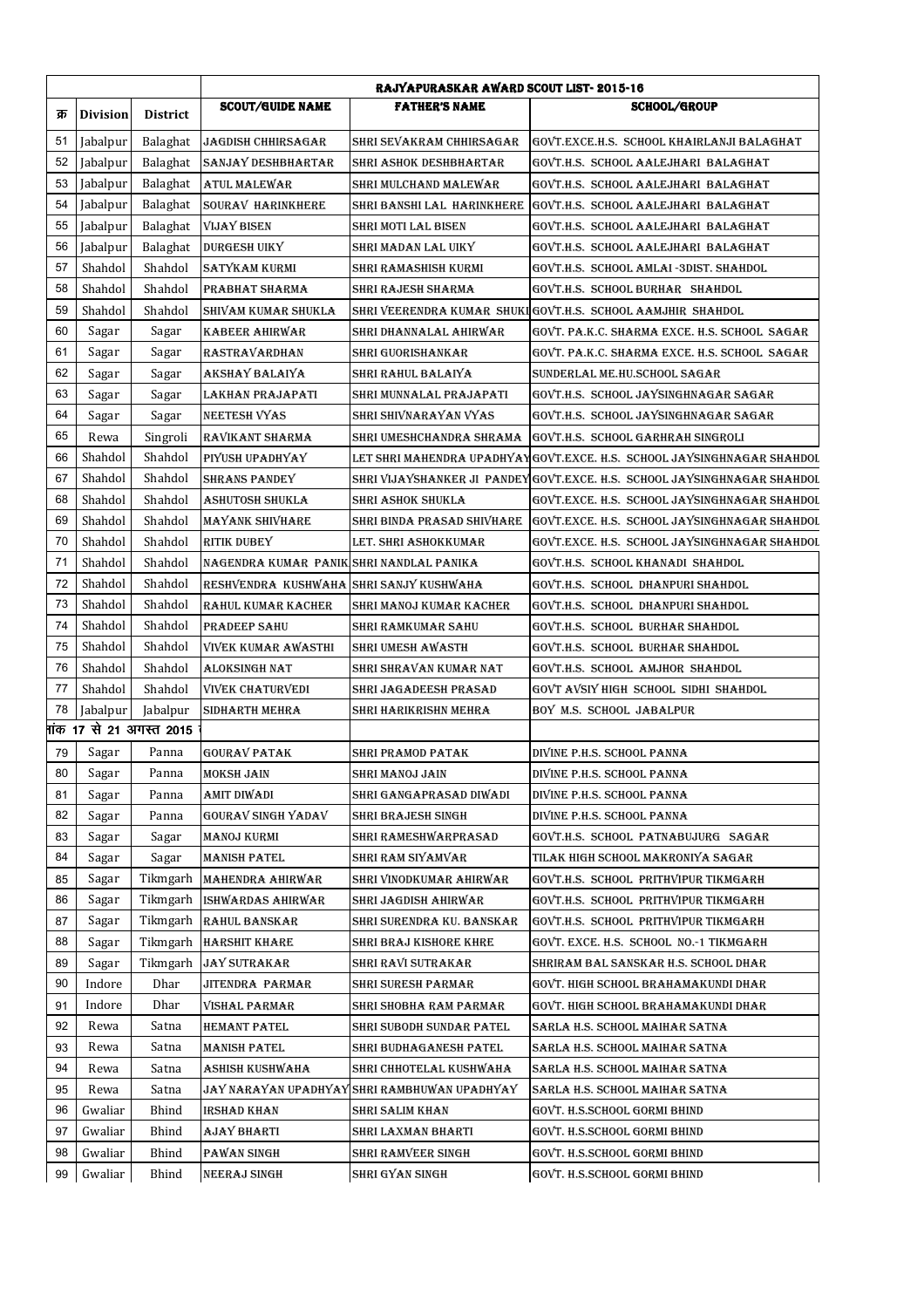|     |                 |                 | <b>RAJYAPURASKAR AWARD SCOUT LIST-2015-16</b> |                                 |                                                                       |  |
|-----|-----------------|-----------------|-----------------------------------------------|---------------------------------|-----------------------------------------------------------------------|--|
| क्र | <b>Division</b> | <b>District</b> | <b>SCOUT/GUIDE NAME</b>                       | <b>FATHER'S NAME</b>            | <b>SCHOOL/GROUP</b>                                                   |  |
| 102 | Gwaliar         | Bhind           | MUNESH KUMAR SAINI                            | SHRI KRAPAL SINGH SAINI         | GOVT. UTKRISHT H.S.SCHOOL MEHGAON  BHIND                              |  |
| 103 | Gwaliar         | Bhind           | AKASH SHARMA                                  | SHRI MUNNA SHARMA               | GOVT. H.S.SCHOOL AMAYAN BHIND                                         |  |
| 104 | Gwaliar         | Bhind           | <b>HARNATH SINGH</b>                          | SHRI KUSHVEER SINGH             | GOVT. H.S.SCHOOL AMAYAN BHIND                                         |  |
| 105 | Gwaliar         | Bhind           | DINESH SINGH                                  | SHRI DASHRATH SINGH             | GOVT. H.S.SCHOOL AMAYAN BHIND                                         |  |
| 106 | Gwaliar         | Gwaliar         | PRAMOD                                        | SHRI GHANSHYAM                  | UTKRISHT BALAK CHHATRAWAS  GWALIOR                                    |  |
| 107 | Gwaliar         | Gwaliar         | DHARMENDRAKUMAR                               | SHRI KHAIYAN LAL                | UTKRISHT BALAK CHHATRAWAS  GWALIOR                                    |  |
| 108 | Gwaliar         | Gwaliar         | AJAY KANSOTIYA                                | SHRI BHEEKAM SINGH              | N.PR.ME.CHHATRAVAS GWALIOR                                            |  |
| 109 | Gwaliar         | Bhind           | SUBHASH SINGH                                 | SHRI RAGHUVEER SINGH            | MAHARANAPRATAP OPAN SCOUT DAL BHIND                                   |  |
| 110 | Jabalpur        | Jabalpur        | ASHUTOSH PANDEY                               | SHRI H.S.PANDEY                 | DELHI PUBLIC SCHOOL JABALPUR                                          |  |
| 111 | Jabalpur        | Jabalpur        | MEHAR SACHETAN SINGH                          | SHRI SANJAY SINGH               | DELHI PUBLIC SCHOOL JABALPUR                                          |  |
| 112 | Jabalpur        | Jabalpur        | <b>SANSKAR SINGH</b>                          | SHRI PRAMOD KUMAR SINGH         | DELHI PUBLIC SCHOOL JABALPUR                                          |  |
| 113 | Jabalpur        | Jabalpur        | ANUPAM DWIVEDI                                | SHRI AJAY DWIVEDI               | DELHI PUBLIC SCHOOL JABALPUR                                          |  |
| 114 | Indore          | Indore          | RISHABH SOLANKI                               | SHRI RADHESHYAM SOLANKI         | VIVEKANAND VIDYA VIHAR  H.S. SCHOOL INDORE                            |  |
| 115 | Indore          | Indore          | ROBIN SINGH CHAUHAN                           | SHRI KAMAL SINGH CHOUHAN        | VIVEKANAND VIDYA VIHAR  H.S. SCHOOL INDORE                            |  |
| 116 | Indore          | Indore          | <b>HARIOM NAGAR</b>                           | SHRI RAMLAL NAGAR               | VIVEKANAND VIDYA VIHAR  H.S. SCHOOL INDORE                            |  |
| 117 | Indore          | Indore          | RITIK DEWDA                                   | SHRI DINESH DEWDA               | VIVEKANAND VIDYA VIHAR  H.S. SCHOOL INDORE                            |  |
| 118 | Indore          | Indore          | ANKIT DEWDA                                   | SHRI PRAKASH DEWDA              | VIVEKANAND VIDYA VIHAR-H.S. SCHOOL INDORE                             |  |
| 119 | Indore          | Indore          | ANUJ NAGAR                                    | SHRI BHARAT SINGH NAGAR         | VIVEKANAND VIDYA VIHAR  H.S. SCHOOL INDORE                            |  |
| 120 | Indore          | Indore          | RAHUL CHAUDHARY                               |                                 | SHRI KANHAIYA LAL CHAUDHAR VIVEKANAND VIDYA VIHAR  H.S. SCHOOL INDORE |  |
| 121 | Indore          | Indore          | RITIK NAGAR                                   | SHRI PRAVEEN NAGAR              | VIVEKANAND VIDYA VIHAR  H.S. SCHOOL INDORE                            |  |
| 122 | Indore          | Indore          | SANDEEP SOLANKI                               | SHRI BHANWAR SINGH SOLANKI      | VIVEKANAND VIDYA VIHAR H.S. SCHOOL INDORE                             |  |
| 123 | Indore          | Indore          | <b>SHUBHAM BORASI</b>                         | SHRI RADHESHYAM BORASI          | VIVEKANAND VIDYA VIHAR  H.S. SCHOOL INDORE                            |  |
| 124 | Indore          | Indore          | ANSHUL SHARMA                                 | SHRI YOGENDRA SHARMA            | VIVEKANAND VIDYA VIHAR  H.S. SCHOOL INDORE                            |  |
| 125 | Indore          | Indore          | AWDHESH ALERIYA                               | SHRI SATISH ALERIYA             | VIVEKANAND VIDYA VIHAR  H.S. SCHOOL INDORE                            |  |
| 126 | Indore          | Indore          | VIKAS CHAUDHARY                               | SHRI KAMAL CHAUDHARY            | VIVEKANAND VIDYA VIHAR  H.S. SCHOOL INDORE                            |  |
| 127 | Indore          | Indore          | VIPIN NAGAR                                   | SHRI MAN SINGH NAGAR            | VIVEKANAND VIDYA VIHAR  H.S. SCHOOL INDORE                            |  |
| 128 | Indore          | Indore          | AKASH CHAUDHARY                               | SHRI KAMAL CHAUDHARY            | VIVEKANAND VIDYA VIHAR  H.S. SCHOOL INDORE                            |  |
| 129 | Indore          | Indore          | VRASHAB BOARASI                               | SHRI DURGESH BOARASI            | VIVEKANAND VIDYA VIHAR  H.S. SCHOOL INDORE                            |  |
| 130 | Indore          | Indore          | SAGAR DAYMA                                   | SHRI KAILASH DAYMA              | VIVEKANAND VIDYA VIHAR  H.S. SCHOOL INDORE                            |  |
| 131 | Indore          | Indore          | ANIRUDDH CHANGAL                              |                                 | SHRI LAXMINARAYAN CHANGAL VIVEKANAND VIDYA VIHAR H.S. SCHOOL INDORE   |  |
| 132 | Indore          | Indore          | ROHIT CHAUDHARY                               |                                 | SHRI RAMDAYAL CHAUDHARY VIVEKANAND VIDYA VIHAR H.S. SCHOOL INDORE     |  |
| 133 | Indore          | Indore          | SHUBHAM SHARMA                                | SHRI MAHESH  SHARMA             | VIVEKANAND VIDYA VIHAR  H.S. SCHOOL INDORE                            |  |
| 134 | Indore          | Indore          | JAYENDRA PANWAR                               | SHRI BABULAL PANWAR             | VIVEKANAND VIDYA VIHAR  H.S. SCHOOL INDORE                            |  |
| 135 | Gwaliar         | Morena          | SAURABH RATHORE                               | <b>SHRI GUDDU SINGH RATHORE</b> | SHANTINIKETAN H.S.SCHOOL AMBAAH MORENA                                |  |
| 136 | Gwaliar         | Morena          | RAJESH SINGH                                  | SHRI RAMSEVAK SINGH             | SHANTINIKETAN H.S.SCHOOL AMBAAH MORENA                                |  |
| 137 | Gwaliar         | Morena          | HARISH OJHA                                   | SHRI SHAMBHOO DAYAL  OJHA       | SHANTINIKETAN H.S.SCHOOL AMBAAH MORENA                                |  |
| 138 | Gwaliar         | Morena          | MANOJ SINGH                                   | SHRI SATYA PRAKASH              | SHANTINIKETAN H.S.SCHOOL AMBAAH MORENA                                |  |
| 139 | Gwaliar         | Morena          | NAVEEN SINGH                                  | SHRI DHARM SINGH                | SHANTINIKETAN H.S.SCHOOL AMBAAH MORENA                                |  |
| 140 | Gwaliar         | Bhind           | SHIVAM SINGH SIKARWAR                         | SHRI RAGHUVEER SIKARWAR         | BIHAARI H.S.SCHOOL BHIND                                              |  |
| 141 | Gwaliar         | Bhind           | SHIVAM JADON                                  | SHRI VIJAY SINGH                | BIHAARI H.S.SCHOOL BHIND                                              |  |
| 142 | Gwaliar         | Bhind           | SONU VERMA                                    | SHRI DILLIRAM VERMA             | BIHAARI H.S.SCHOOL BHIND                                              |  |
| 143 | Gwaliar         | Morena          | AMIT SAXENA                                   | SHRI RAJENDRA SAXENA            | GOVT. BOYS H.S.SCHOOL NO.-2 MURENA                                    |  |
| 144 | Gwaliar         | Morena          | <b>SUMIT RATHORE</b>                          | SHRI AHIVARAN SINGH             | GOVT. UTKRISHT H.S.SCHOOL AMBAAH MURENA                               |  |
| 145 | Gwaliar         | Morena          | RAVI SINGH TOMAR                              | SHRI SUGRIV SINGH TOMAR         | GOVT. UTKRISHT H.S.SCHOOL AMBAAH MURENA                               |  |
| 146 | Gwaliar         | Morena          | MONU UPADHYAY                                 | SHRI PRAMOD UPADHYAY            | GOVT. UTKRISHT H.S.SCHOOL AMBAAH MURENA                               |  |
| 147 | Jabalpur        | Katni           | ASHISH KUMAR KACHER                           | SHRI S.K.KACHER                 | BARDSLEY E.M.S.SEC.SCHOOL KATNI                                       |  |
| 148 | Jabalpur        | Katni           | ALOK PRATIHAST                                | SHRI K. PRATIHAST               | BARDSLEY E.M.S.SEC.SCHOOL KATNI                                       |  |
| 149 | Jabalpur        | Katni           | ANMOL SINGH                                   | SHRI J. SINGH                   | BARDSLEY E.M.S.SEC.SCHOOL KATNI                                       |  |
| 150 | Jabalpur        | Katni           | OM TRIPATHI                                   | SHRI S. TRIPATHI                | BARDSLEY E.M.S.SEC.SCHOOL KATNI                                       |  |
|     |                 |                 |                                               |                                 |                                                                       |  |
| 151 | Jabalpur        | Katni           | VIVEK SINGH                                   | SHRI T. SINGH                   | BARDSLEY E.M.S.SEC.SCHOOL KATNI                                       |  |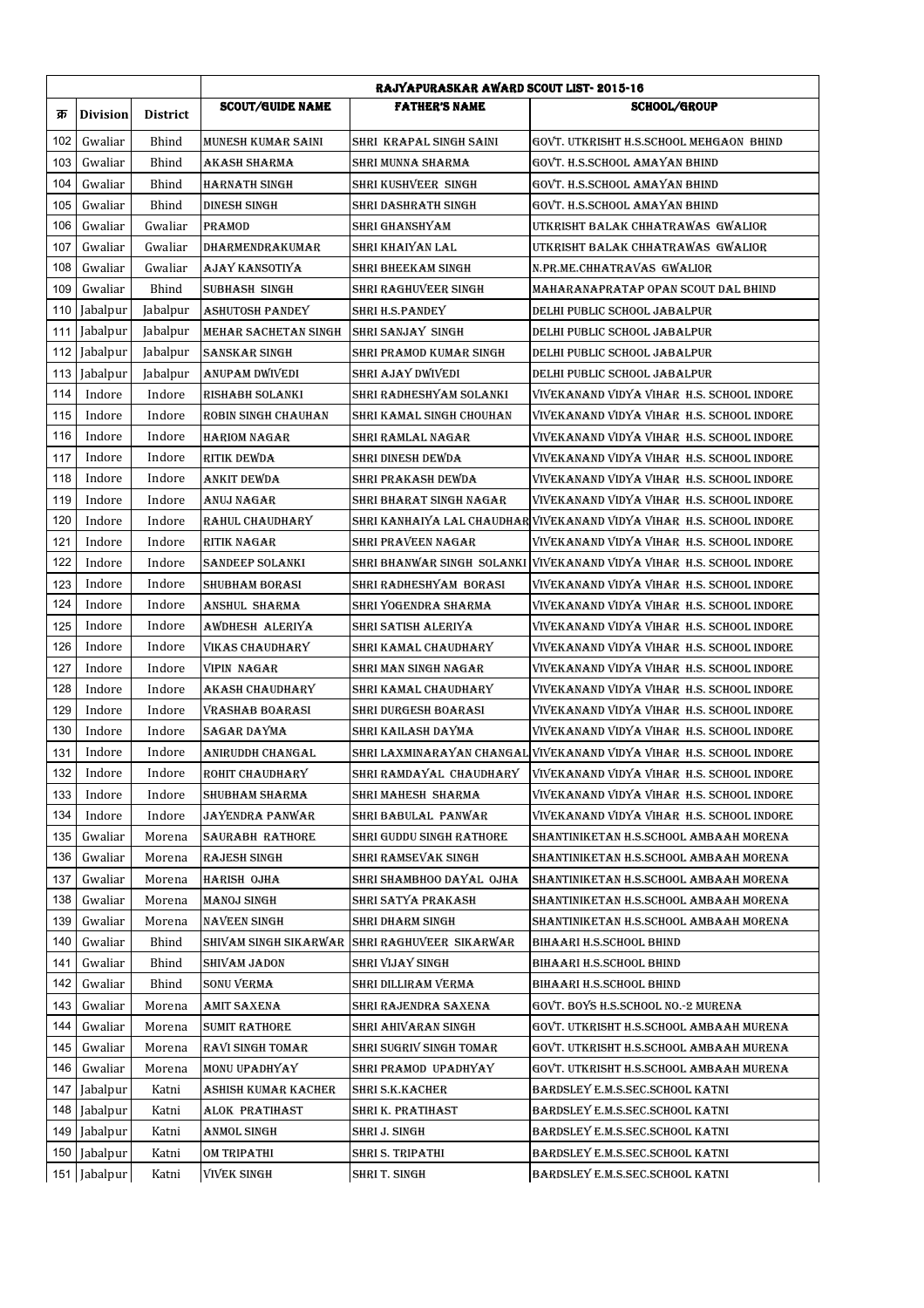|     |                 |                          | RAJYAPURASKAR AWARD SCOUT LIST-2015-16    |                            |                                          |  |
|-----|-----------------|--------------------------|-------------------------------------------|----------------------------|------------------------------------------|--|
| क्र | <b>Division</b> | <b>District</b>          | <b>SCOUT/GUIDE NAME</b>                   | <b>FATHER'S NAME</b>       | <b>SCHOOL/GROUP</b>                      |  |
| 154 | Jabalpur        | Katni                    | KARTIKEYA JHAMNANI                        | SHRI R. JHAMNANI           | BARDSLEY E.M.S.SEC.SCHOOL KATNI          |  |
|     | 155 Jabalpur    | Katni                    | MOHIT CHHIROLYA                           | SHRI K. CHHIROLYA          | BARDSLEY E.M.S.SEC.SCHOOL KATNI          |  |
|     | 156 Jabalpur    | Katni                    | SHRIPAL SINGH BAGHEL                      | SHRI R.S. BAGHEL           | BARDSLEY E.M.S.SEC.SCHOOL KATNI          |  |
| 157 | Jabalpur        | Katni                    | SARTHAK BARSALYA                          | SHRI R. BARSALYA           | BARDSLEY E.M.S.SEC.SCHOOL KATNI          |  |
| 158 | Jabalpur        | Katni                    | AKSHAY KUMAR GUPTA                        | SHRI A.K. GUPTA            | BARDSLEY E.M.S.SEC.SCHOOL KATNI          |  |
| 159 | Jabalpur        | Katni                    | ARYAN SINGH                               | SHRI V.K. SINGH            | BARDSLEY E.M.S.SEC.SCHOOL KATNI          |  |
| 160 | Bhopal          | Vidisha                  | AMAN RAGHUWANSHI                          | SHRI KAMLESH RAGHUWANSHI   | DALPHIN SCHOOL GANJBASODA VIDISHA        |  |
| 161 | Bhopal          | Vidisha                  | YASH DUBEY                                | SHRI KRISHNA KUMAR DUBEY   | DALPHIN SCHOOL GANJBASODA VIDISHA        |  |
| 162 | Bhopal          | Vidisha                  | MOHIT SINGH RAGHUWANSI SHRI MOHAN SINGH   |                            | DALPHIN SCHOOL GANJBASODA VIDISHA        |  |
| 163 | Bhopal          | Vidisha                  | SATYAM RAGHUWANSHI                        | SHRI SANJAY RAGHUWANSHI    | DALPHIN SCHOOL GANJBASODA VIDISHA        |  |
| 164 | Bhopal          | Vidisha                  | YASH RAJPOOT                              | SHRI KISHOR SINGH          | NAVANKUR H.S.SCHOOL VIDISHA              |  |
| 165 | Gwaliar         | Guna                     | BALDEV MEENA                              | SHRI BRIJMOHAN MEENA       | JAYJYOTI SCHOOL RAADHOGARH GUNA          |  |
| 166 | Gwaliar         | Shivpuri                 | ANIL PRKASH DADOURIYA                     | SHRI YOGENDRA SINGH        | GOVT. EXE. H.S.SCHOLL KOLARS SHIVPURI    |  |
| 167 | Gwaliar         | Shivpuri                 | VIKAS KHATRI                              | SHRI DHARAM DAS KHATRI     | NAN GOVT. V.T.P. H.S.SCHOOL SHIVPURI     |  |
| 168 | Gwaliar         | Shivpuri                 | <b>SURAJ SINGH CHIDAR</b>                 | SHRI KAPOOR SINGH          | NAN GOVT. V.T.P. H.S.SCHOOL SHIVPURI     |  |
| 169 | Gwaliar         | Shivpuri                 | ARSHAD KHAN                               | SHRI ANISH KHAN            | GOVT. UTKRISHT H.S.SCHOOL NO.-1 SHIVPURI |  |
| 170 | Gwaliar         | Shivpuri                 | AVDHESH DHAKAD                            | SHRI PRAHALAD DHAKAD       | GOVT. UTKRISHT H.S.SCHOOL NO.-1 SHIVPURI |  |
| 171 | Gwaliar         | Shivpuri                 | RINKU DHAKAD                              | SHRI PRAKASH DHAKAD        | GOVT. UTKRISHT H.S.SCHOOL NO.-1 SHIVPURI |  |
| 172 | Indore          | Dhar                     | AASHISH CHOUHAN                           | SHRI RAMESH CHOUHAN        | GOVT. BOYS H.S.SCHOOL RAJGARH DHAR       |  |
| 173 | Indore          | Dhar                     | RAMPAL DINDORE                            | SHRI MANJA LAL DINDORE     | GOVT. BOYS H.S.SCHOOL RAJGARH DHAR       |  |
| 174 | Indore          | Dhar                     | DEEPAK BHURIYA                            | SHRI KALU-BHURIYA          | GOVT. BOYS H.S.SCHOOL  RAJGARH DHAR      |  |
| 175 | Indore          | Dhar                     | SONU YADAV                                | SHRI SANTOSH YADAV         | GOVT. BOYS H.S.SCHOOL  RAJGARH DHAR      |  |
| 176 | Indore          | Dhar                     | SUNIL PRAJAPAT                            | SHRI BADRI LAL PRAJPAT     | GOVT. BOYS H.S.SCHOOL RAJGARH DHAR       |  |
| 177 | Gwaliar         | Gwaliar                  | VISHAL JOSHI                              | SHRI SURENDRA JOSHI        | GOVT. H.S.SCHOOL TAKSAL GWALIOR          |  |
| 178 | Gwaliar         | Gwaliar                  | SHUBHAM JHA                               | SHRI RAJENDRA  PRASAD JHA  | GOVT. H.S.SCHOOL TAKSAL GWALIOR          |  |
| 179 | Gwaliar         | Gwaliar                  | YOGESH DHAKAD                             | LET.SHRI BRAJMOHAN DHAKAD  | GOVT. H.S.SCHOOL TAKSAL GWALIOR          |  |
| 180 | Gwaliar         | Gwaliar                  | VAIBHAV SAXENA                            | SHRI RAJEEV SAXENA         | GOVT. H.S.SCHOOL PAGANVISI  GWALIOR      |  |
| 181 | Gwaliar         | Gwaliar                  | AJAY MAHOR                                | SHRI SAJAY MAHOR           | GAYTRI PUBLIC H.S. SCHOOL GWALIOR        |  |
|     |                 | iक 13 से 17 अक्टूबर 2015 |                                           |                            |                                          |  |
| 182 | Rewa            | Rewa                     | <b>SANDEEP SINGH</b>                      | SHRI MOHAN LAL SINGH       | GOVT. H.S.SCHOOL HARDIKAPSA REWA         |  |
| 183 | Rewa            | Rewa                     | MANVENDRA SINGH                           | SHRI NAIPAL SINGH          | GOVT. H.S.SCHOOL HARDIKAPSA REWA         |  |
| 184 | Rewa            | Rewa                     | ANURAG SINGH                              | SHRI LALBIHARI SINGH       | GOVT. BOYS H.S.SCHOOL SEMARIYA  REWA     |  |
| 185 | Rewa            | Rewa                     | NAVDEEP PANDEY                            | SHRI BARAMDEEN PANDEY      | GOVT. H.S.SCHOOL KHAJUHA    REWA         |  |
| 186 | Rewa            | Rewa                     | DILEP KUMAR VISHWAKAR SHRI NIRBHAY PRASAD |                            | GOVT. H.S.SCHOOL RAIPUR KARCHUWA    REWA |  |
| 187 | Rewa            | Rewa                     | RAM BAHADUR PANDEY                        | <b>SHRI VISHWAMBAR</b>     | GOVT. H.S.SCHOOL RAIPUR KARCHUWA    REWA |  |
| 188 | Rewa            | Rewa                     | ADARSH PATHAK                             | SHRI SURENDRA PRASAD PATHA | GOVT. H.S.SCHOOL RAIPUR MAJHGAWA    REWA |  |
| 189 | Rewa            | Rewa                     | SUBHASH PATHAK                            | SHRI PUSHPARAJ PATHAK      | GOVT. H.S.SCHOOL RAIPUR MAJHGAWA    REWA |  |
| 190 | Rewa            | Rewa                     | PRADUMAN MISHRA                           | SHRI ARUN KUMAR MISHRA     | GOVT. H.S.SCHOOL RAIPUR CHAKGHAT   REWA  |  |
| 191 | Rewa            | Rewa                     | VIJAY TIWARI                              | SHRI SHIVBHAN TIWARI       | GOVT. H.S.SCHOOL RAIPUR CHAKGHAT   REWA  |  |
| 192 | Rewa            | Rewa                     | DEEPAK DWIVEDI                            | SHRI LAVKUSH DWIVEDI       | GOVT. H.S.SCHOOL RAIPUR GODAHAR   REWA   |  |
| 193 | Rewa            | Rewa                     | DEVENDRA SINGH YADAV                      | SHRI JAGADISH PRASAD YADAV | GOVT. H.S.SCHOOL RAIPUR GORHAR REWA      |  |
| 194 | Ujjain          | Ratlam                   | ANSHUL PATIDAR                            | SHRI OMPRAKASH PATIDAR     | MARUTI ACADEMY SATRUNDA RATLAM           |  |
| 195 | Ujjain          | Ratlam                   | BHAVESH PRAJAPAT                          | SHRI HIRALALJI PRAJAPAT    | MARUTI ACADEMY SATRUNDA RATLAM           |  |
| 196 | Ujjain          | Ujjain                   | SHIVPUJAN SILORIYA                        | SHRI DURGA PRASAD SILORIYA | GOVT. GHYANODYA LALPUR UJJAIN            |  |
| 197 | Ujjain          | Ujjain                   | CHETAN MURARIYA                           | SHRI GHISI LAL MURARIYA    | GOVT. GHYANODYA LALPUR UJJAIN            |  |
| 198 | Ujjain          | Ujjain                   | ANKIT YADAV                               | SHRI RAMESH YADAV          | GOVT. GHYANODYA LALPUR UJJAIN            |  |
| 199 | Ujjain          | Ujjain                   | RAJESH PARMAR                             | SHRI MADAN LAL PARMAR      | GOVT. GHYANODYA LALPUR UJJAIN            |  |
| 200 | Ujjain          | Ujjain                   | ANIL AERWAL                               | SHRI JAGADISH AERWAL       | GOVT. GHYANODYA LALPUR UJJAIN            |  |
| 201 | Ujjain          | Ujjain                   | MAHESH ALAWA                              | SHRI NARENDRA ALAWA        | GOVT. GHYANODYA LALPUR UJJAIN            |  |
| วดว | Rhonal          | Cahora                   | VIK & C R & M & NIV &                     | CHPI MUPI INHAP RAMANIVA   | GOVT ITERPICHT H C CCHOOI CEHOPE         |  |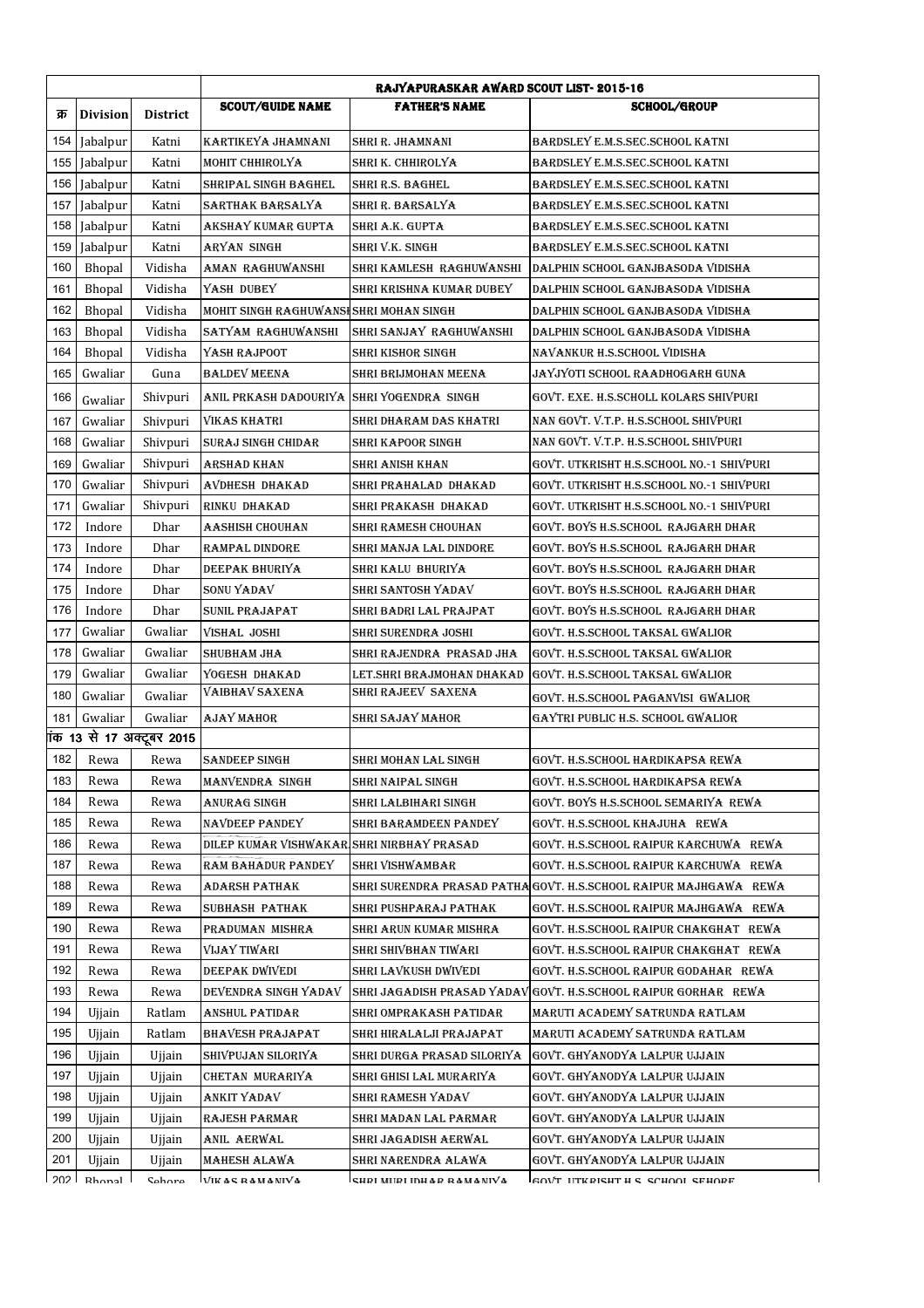|     |                 |                 | <b>RAJYAPURASKAR AWARD SCOUT LIST-2015-16</b> |                                                |                                     |  |
|-----|-----------------|-----------------|-----------------------------------------------|------------------------------------------------|-------------------------------------|--|
| क्र | <b>Division</b> | <b>District</b> | <b>SCOUT/GUIDE NAME</b>                       | <b>FATHER'S NAME</b>                           | <b>SCHOOL/GROUP</b>                 |  |
| 204 | Ujjain          | Mandsoar        | <b>KAMAL</b>                                  | SHRI RADHESHYAM                                | GOVT. H.S.SCHOOL KUCHRAUD MANDSOURE |  |
| 205 | Ujjain          | Mandsoar        | DURGESH PRAJAPAT                              | SHRI CHAMPA LAL                                | GOVT. H.S.SCHOOL KUCHRAUD MANDSOURE |  |
| 206 | Ujjain          | Mandsoar        | <b>NANDKISHOR KUMAWAT</b>                     | SHRI BALURAM KUMAWAT                           | GOVT. H.S.SCHOOL KUCHRAUD MANDSOURE |  |
| 207 | <b>Bhopal</b>   | <b>Bhopal</b>   | AYUSH SAINI                                   | SHRI DINESH KUMAR SAINI                        | SENT MONTFORT SCHOOL BHOPAL         |  |
| 208 | <b>Bhopal</b>   | <b>Bhopal</b>   | SHIVAM PATIL                                  | SHRI KISORE PATIL                              | SENT MONTFORT SCHOOL BHOPAL         |  |
| 209 | Bhopal          | Bhopal          | MITESH AGRWAL                                 | SHRI RAVINDRA AGRWAL                           | SENT MONTFORT SCHOOL BHOPAL         |  |
| 210 | Bhopal          | Bhopal          | PRAJJWAL KASHYAP                              | SHRI VIJAY KASHYAP                             | SENT MONTFORT SCHOOL BHOPAL         |  |
| 211 | <b>Bhopal</b>   | <b>Bhopal</b>   |                                               | SIDDHARTHA PACHOUREY SHRI JITENDRA PACHOUREY   | SENT MONTFORT SCHOOL BHOPAL         |  |
| 212 | <b>Bhopal</b>   | <b>Bhopal</b>   | GOVIND PREET SINGH                            | SHRI AMRIK SINGH BHAMRA                        | SENT MONTFORT SCHOOL BHOPAL         |  |
| 213 | Bhopal          | Bhopal          | KSHITIJ KULKARNI                              | SHRI AJAY KULKARNI                             | SENT MONTFORT SCHOOL BHOPAL         |  |
| 214 | Bhopal          | <b>Bhopal</b>   | SANYAM CHOUDHARY                              | SHRI DEEPAK CHOUDHARY                          | SENT MONTFORT SCHOOL BHOPAL         |  |
| 215 | <b>Bhopal</b>   | <b>Bhopal</b>   | ABHISHEK KUMAR SINGH                          | SHRI PRAMOD KUMAR SINGH                        | <b>B.T.M.SCHOOL BHOPAL</b>          |  |
| 216 | <b>Bhopal</b>   | <b>Bhopal</b>   | ADARSH CHATURVEDI                             | SHRI KAILASH CHATURVEDI                        | B.T.M.SCHOOL BHOPAL                 |  |
| 217 | Bhopal          | <b>Bhopal</b>   | <b>ABHISHEK SINGH</b>                         | SHRI NARENDRA SINGH                            | B.T.M.SCHOOL BHOPAL                 |  |
| 218 | Bhopal          | Bhopal          | NIHAL SINGH AHIRWAR                           | LET.SHRI PREMNARAYAN SINGH B.T.M.SCHOOL BHOPAL |                                     |  |
| 219 | Bhopal          | <b>Bhopal</b>   | NIRBHAY SINGH                                 | SHRI BRAJESH SINGH JI                          | B.T.M.SCHOOL BHOPAL                 |  |
| 220 | Bhopal          | Bhopal          | SHIVRAJ SINGH MEENA                           | SHRI ROOP SINGH MEENA                          | K.D.P.SCHOOL BHOPAL                 |  |
| 221 | Bhopal          | Bhopal          | JITENDRA SINGH MEENA                          | SHRI LAXMAN SINGH MEENA                        | K.D.P.SCHOOL BHOPAL                 |  |
| 222 | Bhopal          | Bhopal          | AJAY VISHWAKARMA                              | LET. SHRI RAMKUMAR                             | K.D.P.SCHOOL BHOPAL                 |  |
| 223 | <b>Bhopal</b>   | <b>Bhopal</b>   | AMAN RAJ ANAND                                | SHRI AANAND PATRICK                            | K.D.P.SCHOOL BHOPAL                 |  |
| 224 | <b>Bhopal</b>   | Raisen          | SHUBHAM PATWA                                 | SHRI RAMBABU PATWA                             | SENT. FRANCIS CONVENT SCHOOL RAISEN |  |
| 225 | Bhopal          | Raisen          | <b>SHARIZ MIRZA</b>                           | SHRI MIRJA RAHAT BAIG                          | SENT. FRANCIS CONVENT SCHOOL RAISEN |  |
| 226 | <b>Bhopal</b>   | <b>Bhopal</b>   | AMAN LODHI                                    | SHRI DEVI SINGH LODHI                          | SHIVAJI DAL BHOPAL                  |  |
| 227 | <b>Bhopal</b>   | <b>Bhopal</b>   | ANUJ RAGHUWANSHI                              | SHRI S.R.RAGHUWANSHI                           | SHIVAJI DAL BHOPAL                  |  |
| 228 | Bhopal          | Bhopal          | <b>TEJENDRA PATEL</b>                         | SHRI PRITAM PATEL                              | SHIVAJI DAL BHOPAL                  |  |
| 229 | Bhopal          | <b>Bhopal</b>   | AAMIR QURESHI                                 | SHRI M.S. QURESHI                              | SHIVAJI DAL BHOPAL                  |  |
| 230 | <b>Bhopal</b>   | <b>Bhopal</b>   | ASHISH NATHEN                                 | SHRI MANVEL NATHEN                             | SHIVAJI DAL BHOPAL                  |  |
| 231 | <b>Bhopal</b>   | <b>Bhopal</b>   | DEVENDRA PRATAP SINGH SHRI SHYAM KUMAR SEN    |                                                | SHIVAJI DAL BHOPAL                  |  |
| 232 | Sagar           | Sagar           | <b>RAHUL SEN</b>                              | SHRI RAM SHANKAR SEN                           | SWIDIASH MISSION H.S.SCHOOL SAGAR   |  |
| 233 | Sagar           | Sagar           | VISHAL YADAV                                  | SHRI BABULAL YADAV                             | SWIDIASH MISSION  H.S.SCHOOL SAGAR  |  |
| 234 | Sagar           | Sagar           | <b>ANKIT SAHU</b>                             | SHRI PAPPU SAHU                                | GOVT. H.S.SCHOOL SANODHA SAGAR      |  |
| 235 | Sagar           | Sagar           | RAM MILAN CHADHAR                             | SHRI SHIVCHARAN CHADAR                         | GOVT. H.S.SCHOOL SANODHA SAGAR      |  |
| 236 | Sagar           | Sagar           | PRADEEP PATEEL                                | SHRI VEERENDRA PATEEL                          | GOVT. H.S.SCHOOL SANODHA SAGAR      |  |
| 237 | Sagar           | Sagar           | GAJENDRA PATEL                                | SHRI CHANDAN PATEL                             | GOVT. H.S.SCHOOL SANODHA SAGAR      |  |
| 238 | Sagar           | Sagar           | ABHISEK RAY                                   | SHRI BRAJ LAL RAY                              | GOVT. H.S.SCHOOL SANODHA SAGAR      |  |
| 239 | Ujjain          | Dewas           | NIKHIL PRAJAPATI                              | SHRI SHANKARLAL PRAJAPATI                      | SHISHU VIHAR H.S. SCHOOL DEWAS      |  |
| 240 | Ujjain          | Dewas           | VIJAY CHOUDHARY                               | SHRI LAKHAN CHOUDHARY                          | SHISHU VIHAR H.S. SCHOOL DEWAS      |  |
| 241 | Ujjain          | Dewas           | SHUBHAM JADHAV                                | SHRI SURESH JADHAV                             | SHISHU VIHAR H.S. SCHOOL DEWAS      |  |
| 242 | Ujjain          | Dewas           | SUNNY PANWAR                                  | SHRI DHARMENDRA PANWAR                         | SHISHU VIHAR H.S. SCHOOL DEWAS      |  |
| 243 | Ujjain          | Dewas           | HARSHDEEP SOLANKI                             | SHRI PURUSHOTTAM SOLANKI                       | SHISHU VIHAR H.S. SCHOOL  DEWAS     |  |
| 244 | Ujjain          | Dewas           | AAKASH JAWASIYA                               | SHRI JAGDISH JAWASIYA                          | SHRI N.V.M. NO.-1 DEWAS             |  |
| 245 | Ujjain          | Dewas           | AJAY SURYAWANSHI                              | SHRI HEMRAJ SURYAWANSHI                        | SHRI N.V.M. NO.-1 DEWAS             |  |
| 246 | Ujjain          | Dewas           | NARAYAN CHOUHAN                               | SHRI KANAHIYA LAL CHOUHAN                      | SHRI N.V.M. NO.-1 DEWAS             |  |
| 247 | Bhopal          | Raisen          | VIJAY KUSHWAHA                                | SHRI DEEN DAYAL KUSHWAHA                       | GOVT. H.S.SCHOOL MUAR RAISEN        |  |
| 248 | Bhopal          | Raisen          | MANISH SEN                                    | SHRI RAMBABU SEN                               | GOVT. H.S.SCHOOL MUAR RAISEN        |  |
| 249 | Bhopal          | Raisen          | MOHIT KUSHWAHA                                | SHRI DADUVEER KUSHWAHA                         | GOVT. H.S.SCHOOL SILWANI RAISEN     |  |
| 250 | Bhopal          | Raisen          | RAJNIKANT KUSHWAHA                            | SHRI GHASI RAM KUSHWAHA                        | GOVT. H.S.SCHOOL SILWANI RAISEN     |  |
| 251 | Rewa            | Sidhi           | MANEESH GUPTA                                 | SHRI RAM KUMAR GUPTA                           | GOVT. H.S.SCHOOL NO.-2 SIDHI        |  |
| 252 | Rewa            | Sidhi           | MUKESH KUMAR PATEL                            | SHRI MANIK LAL PATEL                           | GOVT. H.S.SCHOOL NO.-2 SIDHI        |  |
| 253 | Rewa            | Sidhi           |                                               | VIKASH KUMAR JAYSWAL   SHRI BALENDRA JAYSWAL   | GOVT. H.S.SCHOOL NO.-2 SIDHI        |  |
|     |                 |                 |                                               |                                                |                                     |  |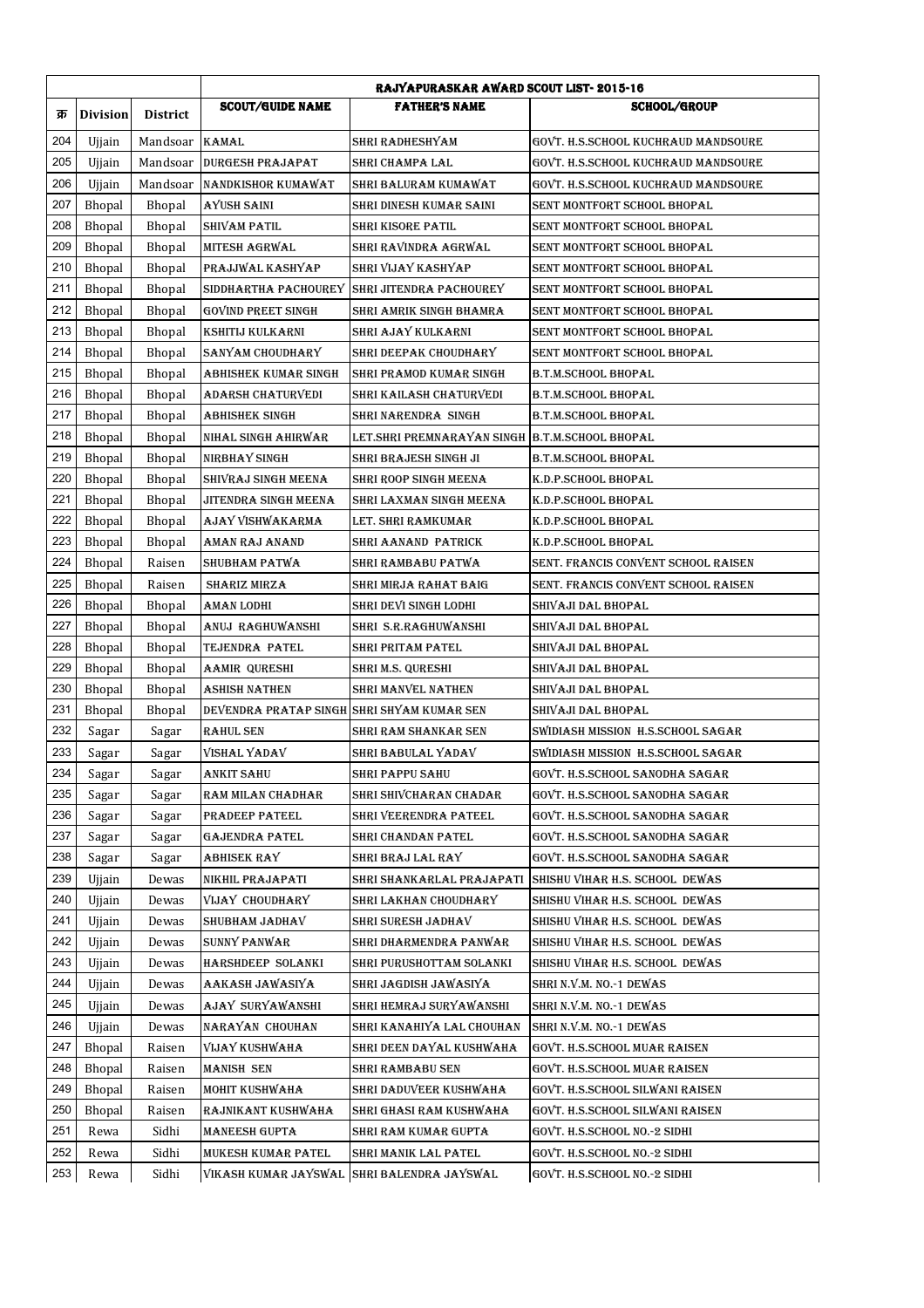|                            |                 |                            | RAJYAPURASKAR AWARD SCOUT LIST-2015-16                         |                                                                      |                                                                    |
|----------------------------|-----------------|----------------------------|----------------------------------------------------------------|----------------------------------------------------------------------|--------------------------------------------------------------------|
| क्र                        | <b>Division</b> | <b>District</b>            | <b>SCOUT/GUIDE NAME</b>                                        | <b>FATHER'S NAME</b>                                                 | <b>SCHOOL/GROUP</b>                                                |
| 256                        | Rewa            | Sidhi                      | PRASHANT DWIVEDI                                               | SHRI GANGA PRASAD DWIVEDI                                            | GOVT. EXCE.H.S.SCHOOL NO.-1 SIDHI                                  |
| 257                        | Rewa            | Sidhi                      | RAHULPRASAD GUPTA                                              | SHRI AYODHYAPRASAD GUPTA                                             | GOVT. H.S.SCHOOL GIJWAR SIDHI                                      |
|                            |                 | नांक 9 से 13 अगस्त 2015 तं |                                                                |                                                                      |                                                                    |
| 258                        | Shahdol         | Shahdol                    | SHIVAKANT SONI                                                 | SHRI PURUSHOTTAM SONI                                                | GOVT. BOYS H.S.SCHOOL DHANPURI SHAHDOL                             |
|                            |                 |                            |                                                                | RAJYAPURASKAR AWARD GUIDE LIST-2015-16                               |                                                                    |
|                            |                 |                            | <b>GUIDE NAME</b>                                              | <b>FATHER'S NAME</b>                                                 | <b>SCHOOL/GROUP</b>                                                |
| क्र                        | <b>Division</b> | <b>District</b>            |                                                                |                                                                      |                                                                    |
|                            |                 | दिनांक 3 से 7 अगस्त 2015   |                                                                |                                                                      |                                                                    |
| 1                          | Ujjain          | Ratlam                     | KU. PRATIBHA PATIDAR                                           | SHRI JAGDISH PATIDAR                                                 | MARUTI ACADEMY SATRUNDA RATLAM                                     |
| $\overline{\mathbf{c}}$    | Ujjain          | Ratlam                     | KU. RANU BAMNIYA                                               | SHRI DINESH BAMNIYA                                                  | MARUTI ACADEMY SATRUNDA RATLAM                                     |
| 3                          | Ujjain          | Ratlam                     | KU. SHRUTI JAT                                                 | SHRI RAJARAM JI JAT                                                  | MARUTI ACADEMY SATRUNDA RATLAM                                     |
| 4                          | Bhopal          | Hosh.                      | KU. RITIKA INGLE                                               | SHRI RAVEENDRA INGLE                                                 | WCR S.SEC.SCHOL NEWYARS ITARSI                                     |
|                            |                 | दिनांक 9 से 13 अगस्त 2015  |                                                                |                                                                      |                                                                    |
| 5                          | Sagar           | Sagar                      | KU. BHUMIKA KORI                                               | SHRI KEERAT KORI                                                     | GOVT.MLB GIRLS H.S.SCHOOL  NO.-2 SAGAR                             |
| 6                          | Sagar           | Sagar                      | KU. KALPNA SIKARWAR                                            | SHRI PREMLAL                                                         | GOVT.MLB GIRLS H.S.SCHOOL  NO.-2 SAGAR                             |
| 7                          | Sagar           | Sagar                      | KU. SHALINEE LODHI                                             | <b>SHRI BHAGCHAND</b>                                                | GOVT.MLB GIRLS H.S.SCHOOL NO.-2 SAGAR                              |
| 8                          | Sagar           | Sagar                      | KU. PRATIBHA AHIRWAR                                           | SHRI KRISHAN MURARI                                                  | GOVT.MLB GIRLS H.S.SCHOOL NO.-2 SAGAR                              |
| 9                          | Shahdol         | Shahdol                    | KU. ANITA PATEL                                                | SHRI RAMANUJ PATEL                                                   | GIRL EXCE.H.S. SCHOOL JAYSINGHNAGAR SHAHDOL                        |
| 10                         | Shahdol         | Shahdol                    | KU. ANJALI BAIGA                                               | SHRI RAMSWARUP BAIGA                                                 | GIRL EXCE.H.S. SCHOOL JAYSINGHNAGAR SHAHDOL                        |
| 11                         | Shahdol         | Shahdol                    | KU. DIVYA GUPTA                                                | SHRI RAMSAKHA GUPTA                                                  | GIRL HIGH SCHOOL JAYSINGHNAGAR SHAHDOL                             |
| 12                         | Shahdol         | Shahdol                    | <b>KU. RUPA PAL</b>                                            | SHRI BABBU PAL                                                       | GIRL HIGH SCHOOL JAYSINGHNAGAR SHAHDOL                             |
| 13                         | Shahdol         | Shahdol                    | KU AARTI GUPTA                                                 | SHRI BABULAL GUPTA                                                   | GIRL HIGH SCHOOL JAYSINGHNAGAR SHAHDOL                             |
| 14                         | Rewa            | Satna                      | KU. NEHA KUSHWAHA                                              | SHRI SANTOSH KUSHWAHA                                                | SINDHU VIDYAMANDIR H.S.SCHOOL SATNA                                |
| 15                         | Rewa            | Satna                      | KU. SHEWATA PRAKASH                                            | SHRI RAM PRAKASH                                                     | SINDHU VIDYAMANDIR H.S.SCHOOL SATNA                                |
| 16                         |                 |                            | Jabalpur Chhindwara KU. DEVANSHI PATHAK                        | SHRI SUNIL PATHAK                                                    | VISDOM PUBLIC SCHOOLPARASIA CHHINDWARA                             |
| 17                         |                 |                            | Jabalpur Chhindwara KU. FIJA PERVEEN                           | SHRI SHEKH NASIR                                                     | VISDOM PUBLIC SCHOOLPARASIA CHHINDWARA                             |
| 18                         |                 |                            | Jabalpur Chhindwara KU. PRIYANKA SONI                          | <b>SHRI SURESH SONI</b>                                              | VISDOM PUBLIC SCHOOLPARASIA CHHINDWARA                             |
| 19                         |                 |                            | Jabalpur Chhindwara KU. SHRADDHA BELWANSH SHRI RAMDAS BELWANSH |                                                                      | VISDOM PUBLIC SCHOOLPARASIA CHHINDWARA                             |
| 20                         |                 |                            | Jabalpur Chhindwara KU. MEHAK DEHARIYA                         | SHRI SITARAM DEHARIYA                                                | VISDOM PUBLIC SCHOOLPARASIA CHHINDWARA                             |
| 21                         |                 |                            | Jabalpur Chhindwara KU. PRIYANKA UIKEY                         | SHRI SHRAWAN LAL                                                     | BALAJI PUBLIC SCHOOL CHHINDWARA                                    |
| 22                         |                 |                            | Jabalpur Chhindwara KU. RISHIKA KUMRE                          | SHRI MAHESH KUMRE                                                    | BALAJI PUBLIC SCHOOL CHHINDWARA                                    |
| 23                         |                 |                            | Jabalpur Chhindwara KU. VANSHIKA BANWARI                       | SHRI SHESHRAO BANWARI                                                | BALAJI PUBLIC SCHOOL CHHINDWARA                                    |
| 24                         |                 |                            |                                                                | Jabalpur Chhindwara KU. GUNJAN VISHWAKARM SHRI NARESH VISHWAKARMA    | BALAJI PUBLIC SCHOOL CHHINDWARA                                    |
| 25                         |                 |                            | Jabalpur Chhindwara KU. AKANKSHA MISHRA                        | LATE DHARMENDRA MISHRA                                               | BALAJI PUBLIC SCHOOL CHHINDWARA                                    |
| 26                         |                 |                            | Jabalpur Chhindwara KU. PALLAVI SURYAWANSH SHRI THAKUR PRASAD  |                                                                      | BALAJI PUBLIC SCHOOL CHHINDWARA                                    |
| 27                         | Jabalpur        | Balaghat                   | KU. GODAWARI MESHRAM                                           | SHRI BUDHARAM MESHRAM                                                | GOVT. EXCE. H.S.SCHOOL KHAIRLANJI BALAGHAT                         |
| 28                         | Jabalpur        | Balaghat                   | KU. VIJYA BANSOD                                               | SHRI ANAND BANSOD                                                    | GOVT. EXCE. H.S.SCHOOL KHAIRLANJI BALAGHAT                         |
| 29                         | Jabalpur        | Balaghat                   | KU. RAJNI DAMAHE                                               | SHRI DHUPLAL DAMAHE                                                  | GOVT. EXCE. H.S.SCHOOL KHAIRLANJI BALAGHAT                         |
| 30                         | Jabalpur        | Balaghat                   | KU. BHAVANA CHITRIV                                            | SHRI JITENDRA CHITRIV                                                | GOVT. EXCE. H.S.SCHOOL KHAIRLANJI BALAGHAT                         |
| 31                         | Jabalpur        | Balaghat                   | KU. BINDIYA KAMDE                                              | SHRI PRAKASH KAMDE                                                   | GOVT. H.S.SCHOOL ALEJHARI BALAGHAT                                 |
| 32                         | Jabalpur        | Balaghat                   | <b>KU. SWATI BISEN</b>                                         | SHRI MOHARLAL BISEN                                                  | GOVT. H.S.SCHOOL ALEJHARI BALAGHAT                                 |
| 33                         | Jabalpur        | Balaghat                   | KU. SONALI BHAGAT                                              | SHRI DAVENDRA BHAGAT                                                 | GOVT. H.S.SCHOOL ALEJHARI BALAGHAT                                 |
| 34                         | Jabalpur        | Balaghat                   | KU. SHRADHA GAJBHIYE                                           | SHRI NARENDRA GAJBHIYE                                               |                                                                    |
| 35                         | Jabalpur        | Balaghat                   |                                                                | SHRI MAKBUL MOH. QURESHI                                             | GOVT. H.S.SCHOOL ALEJHARI BALAGHAT                                 |
| 36                         |                 |                            | KU. GAJALA QURESHI<br>Jabalpur Chhindwara KU. SWATI MALVI      |                                                                      | GOVT. EXCE- H.S.SCHOOL KIRANAPUR BALAGHAT                          |
| 37                         |                 |                            | Jabalpur Chhindwara KU. PAYAL RATNERE                          | SHRI RAMESH MALVI                                                    | BALAJI PUBLIC SCHOOL CHHINDWARA                                    |
|                            |                 |                            |                                                                | SHRI PURUSHOTTAM RATNERE                                             | BALAJI PUBLIC SCHOOL CHHINDWARA                                    |
| 38<br>$\mathfrak{d}\Omega$ | C <sub>0</sub>  | C <sub>0</sub>             | Jabalpur Chhindwara KU. MEGHVI SODHE                           | SHRI PRAKASH SODHE<br>WII CHOEVA CHORIACTAVIACHOLCANIAV CHORIACTAVIA | BALAJI PUBLIC SCHOOL CHHINDWARA<br>CHINDEDI AI ME U C COUOOI CAGAD |
|                            |                 |                            |                                                                |                                                                      |                                                                    |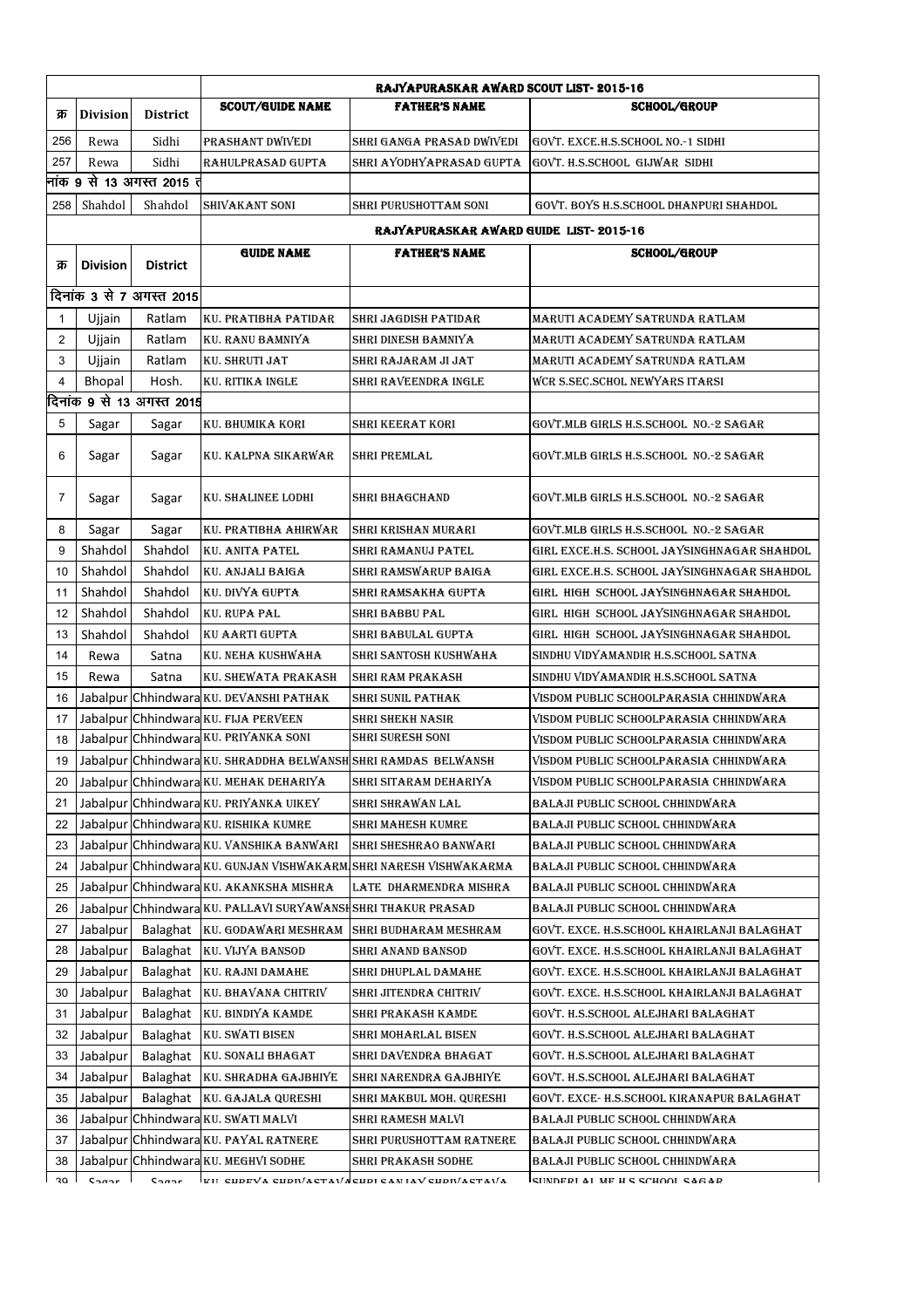|     |                 |                            | <b>RAJYAPURASKAR AWARD SCOUT LIST-2015-16</b> |                                                        |                                                                                           |  |  |
|-----|-----------------|----------------------------|-----------------------------------------------|--------------------------------------------------------|-------------------------------------------------------------------------------------------|--|--|
| क्र | <b>Division</b> | <b>District</b>            | <b>SCOUT/GUIDE NAME</b>                       | <b>FATHER'S NAME</b>                                   | <b>SCHOOL/GROUP</b>                                                                       |  |  |
| 41  |                 |                            | Jabalpur Chhindwara KU, RIYA DEHARIYA         | SHRI NARENDRA DEHARIYA                                 | NEW AARADHANA CONVENT H.S. SCHOOL CHHINDWAR                                               |  |  |
| 42  | Shahdol         | Shahdol                    | <b>KU. ROZI BEGAM</b>                         | MO. MOBEEN                                             | GOVT. GIRL H.S.SCHOOL DHANPURI SHAHDOL                                                    |  |  |
| 43  | Rewa            | Singroli                   | <b>KU. SONALIKA SINGH</b>                     | SHRI RAGHVENDRA SINGH                                  | GOVT. H.S.SCHOOL VINDHYNAGAR SINGRAULI                                                    |  |  |
| 44  | Rewa            | Singroli                   |                                               | KU. MANISHA KUSHWAHA   SHRI RAMDAYAL KUSHWAHA          | GOVT. H.S.SCHOOL VINDHYNAGAR SINGRAULI                                                    |  |  |
| 45  | Rewa            | Singroli                   | KU. SHIVANI VISHWAKARM SHRI GHANSHYAM DAS     |                                                        | GOVT. H.S.SCHOOL GADAHARA  SINGROLI                                                       |  |  |
| 46  | Rewa            | Singroli                   | KU. ARADHANA SONI                             | SHRI RAMASHRAY SONI                                    | GOVT. H.S.SCHOOL GADAHARA SINGROLI                                                        |  |  |
| 47  | Rewa            | Singroli                   | KU. ARPITA VISHWAKARM SHRI RAMLAL JI          |                                                        | GOVT. GIRL H.S.SCHOOL BAIDHAN SINGROLI                                                    |  |  |
| 48  | Rewa            | Singroli                   | KU. SUSHAMA KUSHWAHA SHRI SUBBALAL            |                                                        | GOVT. GIRL H.S.SCHOOL BAIDHAN SINGROLI                                                    |  |  |
|     |                 | दिनांक 17 से 21 अगस्त 201! |                                               |                                                        |                                                                                           |  |  |
| 49  | Gwaliar         | Guna                       | KU. CHANDA OJHA                               | LATE SHRI MAJBUT SINGH OJHA GOVT. MLB. H.S.SCHOOL GUNA |                                                                                           |  |  |
| 50  | Sagar           | Panna                      | KU. SHIKHA UPADHYAY                           | SHRI KRISHNA KANT                                      | DIVINE PUBLIC H.S.SCHOOL PANNA                                                            |  |  |
| 51  | Sagar           | Panna                      | KU. MUKTI JAIN                                | SHRI MANOJ JAIN                                        | DIVINE PUBLIC H.S.SCHOOL PANNA                                                            |  |  |
| 52  | Sagar           | Panna                      | KU. SAKSHI SONI                               | SHRI MAHADEV PRASAD                                    | DIVINE PUBLIC H.S.SCHOOL PANNA                                                            |  |  |
| 53  | Sagar           | Panna                      | KU. NANCY BUNDELA                             | SHRI RAJENDRA SINGH                                    | DIVINE PUBLIC H.S.SCHOOL PANNA                                                            |  |  |
| 54  | Indore          | Dhar                       | KU. KHUSHBOO NIGWAL                           | SHRI DILIP NIGWAL                                      | GOVT. HIGH SCHOOL BRAHAMAKUNDI DHAR                                                       |  |  |
| 55  | Indore          | Dhar                       | KU. SUNITA BAGHEL                             | SHRI RAM SINGH                                         | GOVT. HIGH SCHOOL BRAHAMAKUNDI DHAR                                                       |  |  |
| 56  | Gwaliar         | <b>Bhimd</b>               | KU. SHIVANI SHARMA                            | SHRI RAMPRAKASH SHARMA                                 | GOVT. H. S. SCHOOL NO.-1 BHIND                                                            |  |  |
| 57  | Gwaliar         | <b>Bhimd</b>               | KU. MADHURI SHARMA                            | SHRI DINESH SHARMA                                     | GOVT. H. S. SCHOOL NO.-1 BHIND                                                            |  |  |
| 58  | Gwaliar         | <b>Bhimd</b>               |                                               | KU. MUSKAN CHAURASIYA SHRI SANTOSH CHAURASIYA          | GOVT. H. S. SCHOOL NO.-1 BHIND                                                            |  |  |
| 59  | Gwaliar         | <b>Bhimd</b>               |                                               | KU. SHIVANGI CHAURASIYASHRI SANTOSH CHAURASIYA         | GOVT. H. S. SCHOOL NO.-1 BHIND                                                            |  |  |
| 60  | Jabalpur        | Jabalpur                   | KU. ASTHA TULSYAN                             | SHRI PAWAN TULSYAN                                     | DELHI PUBLIC SCHOOL JABALPUR                                                              |  |  |
| 61  | Jabalpur        | Jabalpur                   | <b>KU. NANDINI SONI</b>                       | SHRI S.S.SONI                                          | DELHI PUBLIC SCHOOL JABALPUR                                                              |  |  |
| 62  | Jabalpur        | Jabalpur                   | KU. ADITI PANDEY                              | SHRI SHASHIKANT PANDEY                                 | DELHI PUBLIC SCHOOL JABALPUR                                                              |  |  |
| 63  | Jabalpur        | Jabalpur                   | KU. SAKSHI SUKOLE                             | SHRI DILEEP SUKOLE                                     | DELHI PUBLIC SCHOOL JABALPUR                                                              |  |  |
| 64  | Gwaliar         | Gwaliar                    | KU. SAPNA SENVAR                              | SHRI PANCHAM SINGH                                     | GOVT. UTKRISHT SHIKSH S.G.CHHATRA. GWALIOR                                                |  |  |
| 65  | Gwaliar         | Gwaliar                    | KU. SHEETAL KATARE                            | SHRI BALKRISHAN KATARE                                 | GOVT. UTKRISHT SHIKSH S.G.CHHATRA. GWALIOR                                                |  |  |
| 66  | Gwaliar         | Gwaliar                    | KU. JYOTI AGRE                                | SHRI HARIRAM AGRE                                      | GOVT. UTKRISHT SHIKSH S.G.CHHATRA. GWALIOR                                                |  |  |
| 67  | Gwaliar         | Gwaliar                    | KU. RAVINA                                    |                                                        | GOVT. UTKRISHT SHIKSH S.G.CHHATRA. GWALIOR                                                |  |  |
| 68  | Gwaliar         | Gwaliar                    | KU. POOJA KAIN                                | SHRI AMAR SINGH                                        | GOVT. UTKRISHT SHIKSH S.G.CHHATRA. GWALIOR                                                |  |  |
| 69  |                 | Gwaliar                    |                                               | SHRI VIRENDRA SINGH KAIN                               |                                                                                           |  |  |
| 70  | Gwaliar         |                            | KU. KAVITA RAJE<br>KU. PRAYAGNI SHARMA        | SHRI RAKESH RAJE                                       | GOVT. UTKRISHT SHIKSH S.G.CHHATRA. GWALIOR                                                |  |  |
|     | Rewa            | Satna                      |                                               | SHRI OMPRAKASH SHARMA                                  | SARLA H.S.SCHOOL SARLANGAR MAIHAR SATNA                                                   |  |  |
| 71  | Rewa            | Satna                      | KU. AKANKSHA AGRAWAL                          | SHRI JAWAHARLAL AGRAWAL                                | SARLA H.S.SCHOOL SARLANGAR MAIHAR SATNA                                                   |  |  |
| 72  | Rewa            | Satna                      | KU. SHIKHA VISHWAKRMA                         |                                                        | SHRI SHIVKUMAR VISHWAKARMASARLA H.S.SCHOOL SARLANGAR MAIHAR SATNA                         |  |  |
| 73  | Rewa            | Satna                      | KU. AKANSHA PATHAK                            | SHRI HARISHANKAR PATHAK                                | SARLA H.S.SCHOOL SARLANGAR MAIHAR SATNA                                                   |  |  |
| 74  | Rewa            | Satna                      |                                               |                                                        | KU. PRIYA SINGH RAGHUVASHRI NARESH SINGH RAGHUVAN¶SARLA H.S.SCHOOL SARLANGAR MAIHAR SATNA |  |  |
| 75  | Rewa            | Satna                      | KU. KAJAL BARMAN                              | SHRI BABLU P. BARMAN                                   | SARLA H.S.SCHOOL SARLANGAR MAIHAR SATNA                                                   |  |  |
| 76  | Rewa            | Satna                      | KU. ANJALI KUSHWAHA                           | SHRI KAMLESH KUSHWAHA                                  | SARLA H.S.SCHOOL SARLANGAR MAIHAR SATNA                                                   |  |  |
| 77  | Rewa            | Satna                      | KU. POONAM SINGH                              | SHRI SUKHENDRA SINGH                                   | SARLA H.S.SCHOOL SARLANGAR MAIHAR SATNA                                                   |  |  |
| 78  | Rewa            | Satna                      | KU. PRINCI SHUKLA                             | SHRI BHARTENDU SHUKLA                                  | SARLA H.S.SCHOOL SARLANGAR MAIHAR SATNA                                                   |  |  |
| 79  | Rewa            | Satna                      | KU. HEMA SINGH                                | SHRI NAKUL SINGH                                       | SARLA H.S.SCHOOL SARLANGAR MAIHAR SATNA                                                   |  |  |
| 80  | Rewa            | Satna                      | KU. KIRAN SINGH                               | SHRI B.B.SINGH                                         | SARLA H.S.SCHOOL SARLANGAR MAIHAR SATNA                                                   |  |  |
| 81  | Rewa            | Satna                      | KU. KAJAL DUBEY                               | SHRI HARINDRA DUBEY                                    | SARLA H.S.SCHOOL SARLANGAR MAIHAR SATNA                                                   |  |  |
| 82  | Gwaliar         | Gwaliar                    | KU. SITA DAS                                  | SHRI MOHAN DAS                                         | GOVT. UTKRISHT SHIKSH S.G.CHHATRA. GWALIOR                                                |  |  |
| 83  | Gwaliar         | Gwaliar                    | KU. GEETA DAS                                 | SHRI MOHAN DAS                                         | GOVT. UTKRISHT SHIKSH S.G.CHHATRA. GWALIOR                                                |  |  |
| 84  | Gwaliar         | Gwaliar                    | KU. ANJALI RAJE                               | SHRI RAGHUVEER                                         | GOVT. UTKRISHT SHIKSH S.G.CHHATRA. GWALIOR                                                |  |  |
| 85  | Gwaliar         | Gwaliar                    | KU. RAMSYANI                                  | SHRI MOHAR SINGH                                       | GOVT. UTKRISHT SHIKSH S.G.CHHATRA. GWALIOR                                                |  |  |
| 86  | Gwaliar         | Gwaliar                    | KU. SUMAN KEN                                 | SHRI ADIRAM                                            | GOVT. UTKRISHT SHIKSH S.G.CHHATRA. GWALIOR                                                |  |  |
| 87  | Gwaliar         | Gwaliar                    | KU. NEETU SENVAR                              | SHRI KISHAN LAL                                        | GOVT. UTKRISHT SHIKSH S.G.CHHATRA. GWALIOR                                                |  |  |
| 88  | Gwaliar         | Gwaliar                    | KU. MANISHA KAIN                              | SHRI LAL SINGH                                         | GOVT. N. DIVI. PRE.ME. S.G.CHHATRA. GWALIOR                                               |  |  |
| 89  | Gwaliar         | Gwaliar                    | KU. KALPNA ARON                               | SHRI HARENDRA ARON                                     | GOVT. N. DIVI. PRE.ME. S.G.CHHATRA. GWALIOR                                               |  |  |